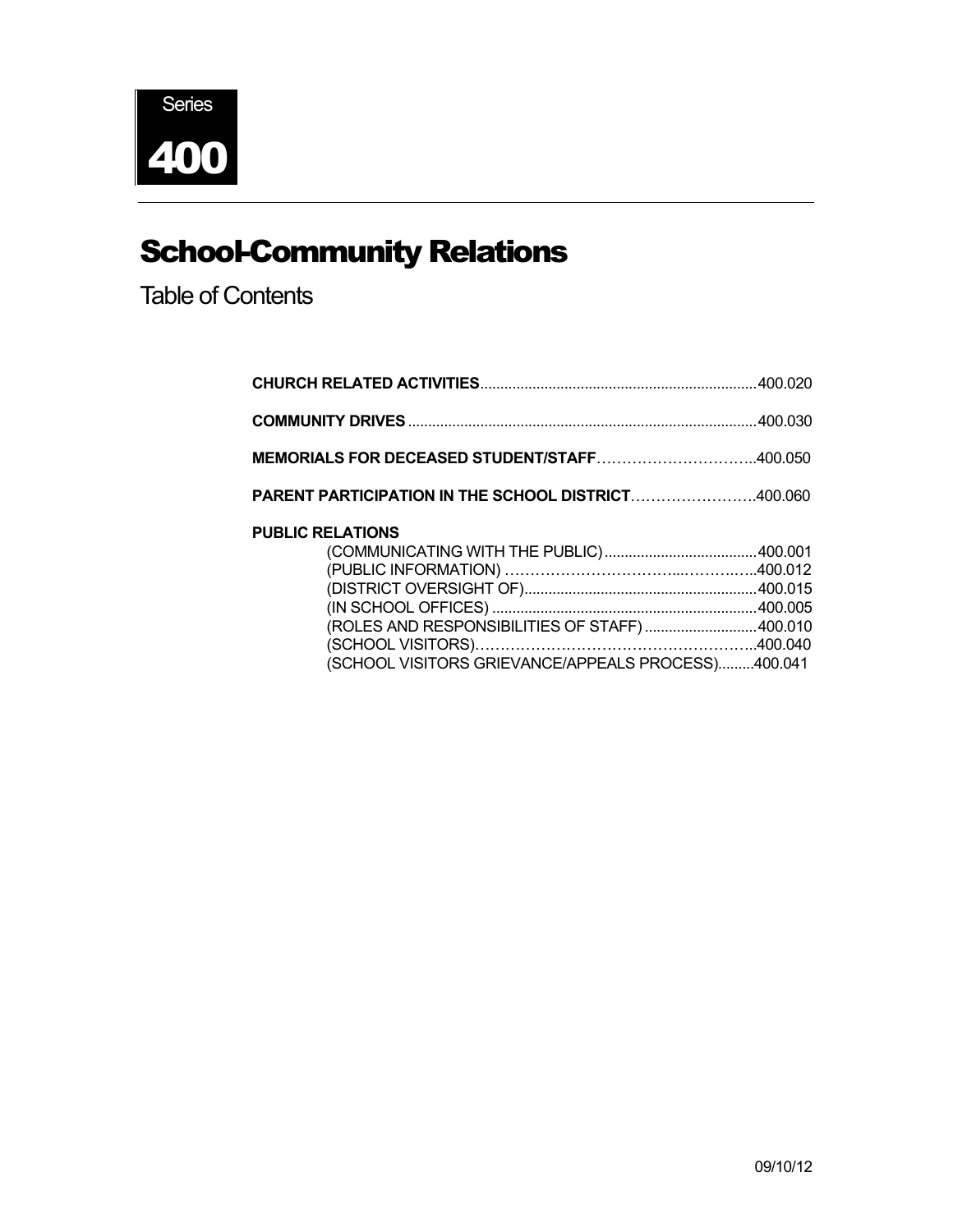### COMMUNICATING WITH THE PUBLIC

As federal, state, and local tax structures are changed from time to time, the expenditures of the publicly supported governmental units and institutions are scrutinized very carefully. Financial support of the schools will depend largely on how well the school program is understood by teachers and how well they have interpreted, and continue to interpret, the public school program to the general public.

Principals have a major responsibility for school-community relations. Teachers have many opportunities for good public relations. Major emphasis is on good human relations, on considering citizens as friends and explaining the reasons for the program of the school in a plain, straightforward manner. On the other hand, school personnel should attempt to learn all they can from citizens in the community that will help them with the education of the children of the community.

Efforts should be made in the following areas to expand these activities for a more effective public relations program:

#### A. AREA OF SCHOOL CURRICULUM

- 1. Publish goals and objectives in handbooks, brochures, and other publications.
- 2. Seek opportunities to present programs on the curriculum to parent/teacher organizations, civic groups, and other organizations.
- 3. Release feature stories to the news media on curriculum, activities, changes in the curriculum, and honors and recognition by individuals or school groups.
- 4. Make use of community personnel as resource teachers or speakers as the opportunities arise.

#### B. AREA OF STUDENT ACTIVITIES

- 1. Encourage student and parent participation in activities.
- 2. Release information to news media of activities scheduled and report on the results of them.
- 3. Promote attendance for activities by use of student bulletins, news media, and other promotions.
- 4. Support activity programs and reflect this support by attendance.

#### C. AREA OF SCHOOL PUBLICATIONS

- 1. Student publications school newspaper, yearbooks, etc., should be utilized to promote public relations among the student body, parents, and the community.
- 2. Superintendent's Publications
	- (a) Monthly reports to the Board of Education.
	- (b) News releases on specific subjects.
	- (c) Special bulletins and brochures to the community.
	- (d) Special reports to the faculty and staff.
- 3. Report of School Board Activities
	- (a) Budgetary and financial reports.
	- (b) Publication of minutes of meetings of the Board of Education.
	- (c) News releases on action taken by the Board of Education at regular meetings.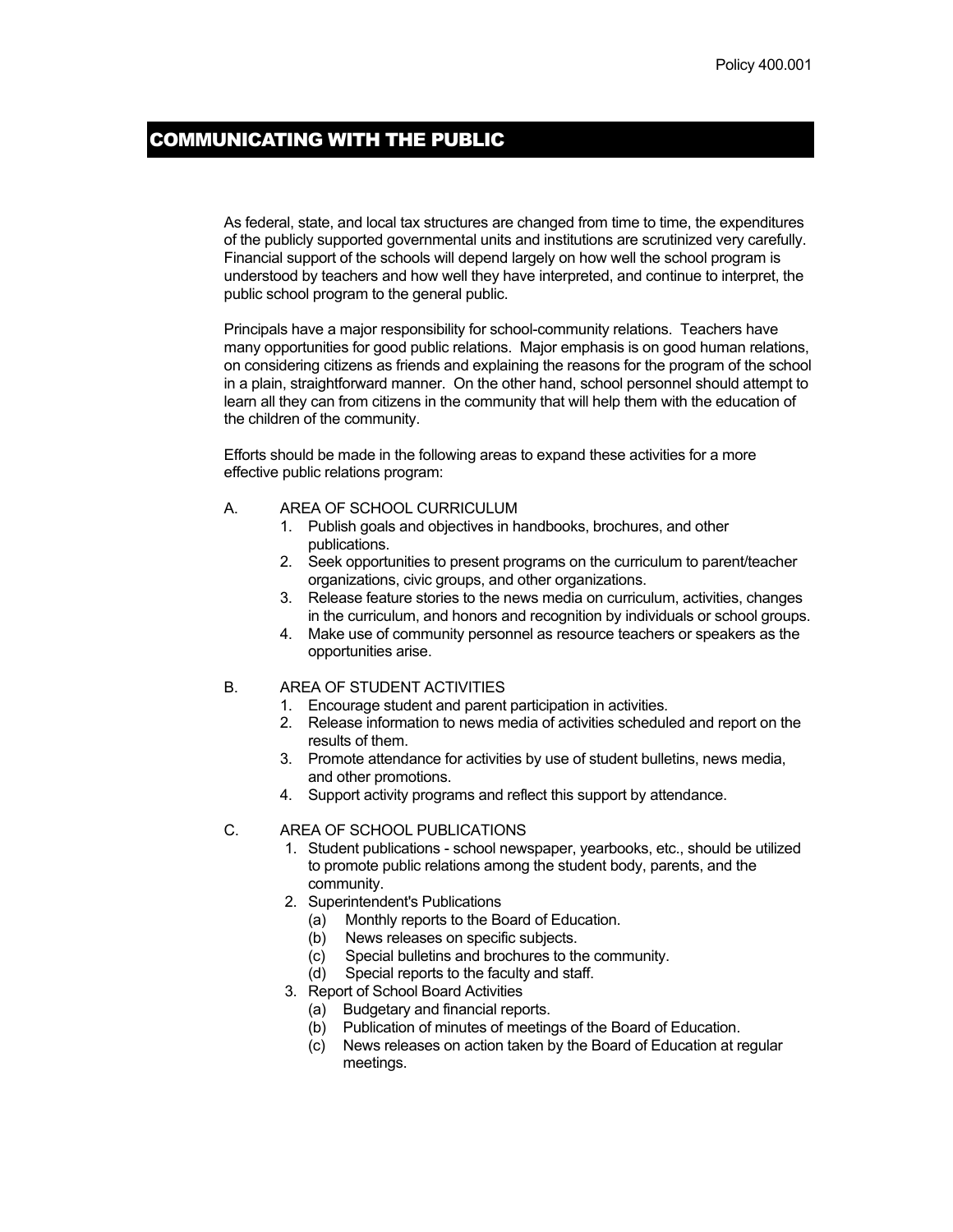### D. RELATIONSHIP WITH THE COMMUNITY

- 1. The school administration and Board of Education should utilize existing community organizations and representatives from various segments of the community in planning and evaluating the education program.
- 2. School personnel are encouraged to participate in activities of organizations in the community.
- 3. The schools within the district will diligently involve the people of the community in such activities as the organized volunteer program, school business partnership, and other efforts.

#### E. THE LOCAL NEWS MEDIA

- 1. An internal school organization for the collecting and dissemination of news is necessary.
- 2. A channel for news release is imperative. The superintendent of schools shall provide a system for news releases within the school system.
- 3. Good relationships with the editors and reporters are to be maintained.
- 4. In coverage of special events, deadlines are important.
- 5. Special educational features are important and are to be encouraged.

#### F. PERSONAL CONTACTS BY SCHOOL PERSONNEL

- 1. Contacts with parents by working together in parent/teacher organizations, school committees, parent conferences, and social activities is important.
- 2. Contacts with patrons by utilizing them as resource personnel and by cooperating with business and industry in planning field trips is encouraged.
- 3. Contacts with community leaders, service on community-wide committees, in social groups, church work, and service clubs are encouraged.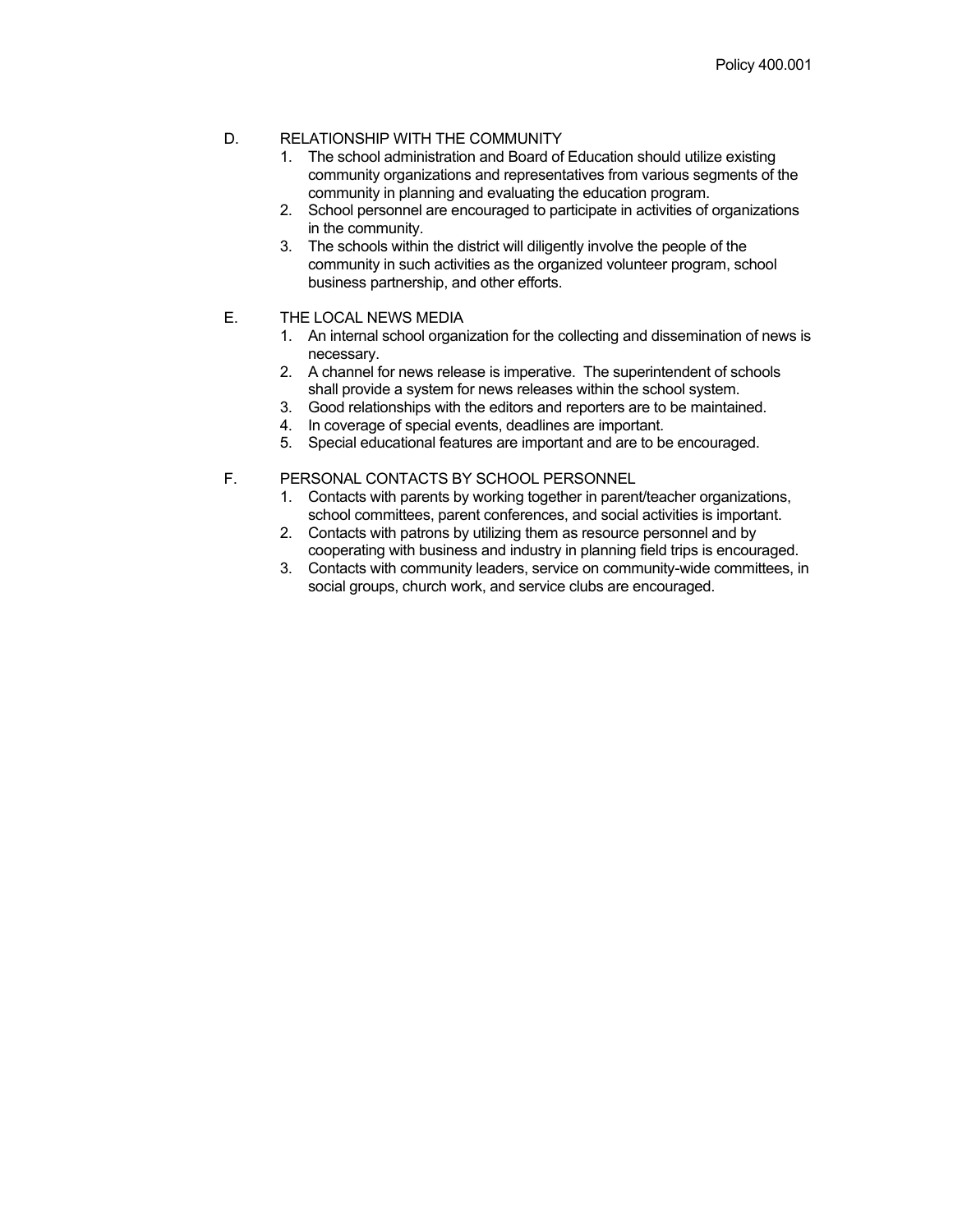# PUBLIC RELATIONS IN THE SCHOOL OFFICES

Good public relations is the job of the entire staff. Every employee should feel a keen personal responsibility for the development of good relations with the public. Each contact made with the school offices, whether in person, by telephone or by letter, should always receive a warm, courteous and personal reception.

Incoming communications and United States mail should be answered or otherwise acted upon within 24 hours after delivery.

Copies should be made of all outgoing letters, and those copies filed for future reference.

Telephone calls should be answered promptly. Delay in answering the phone is not conducive to good public relations.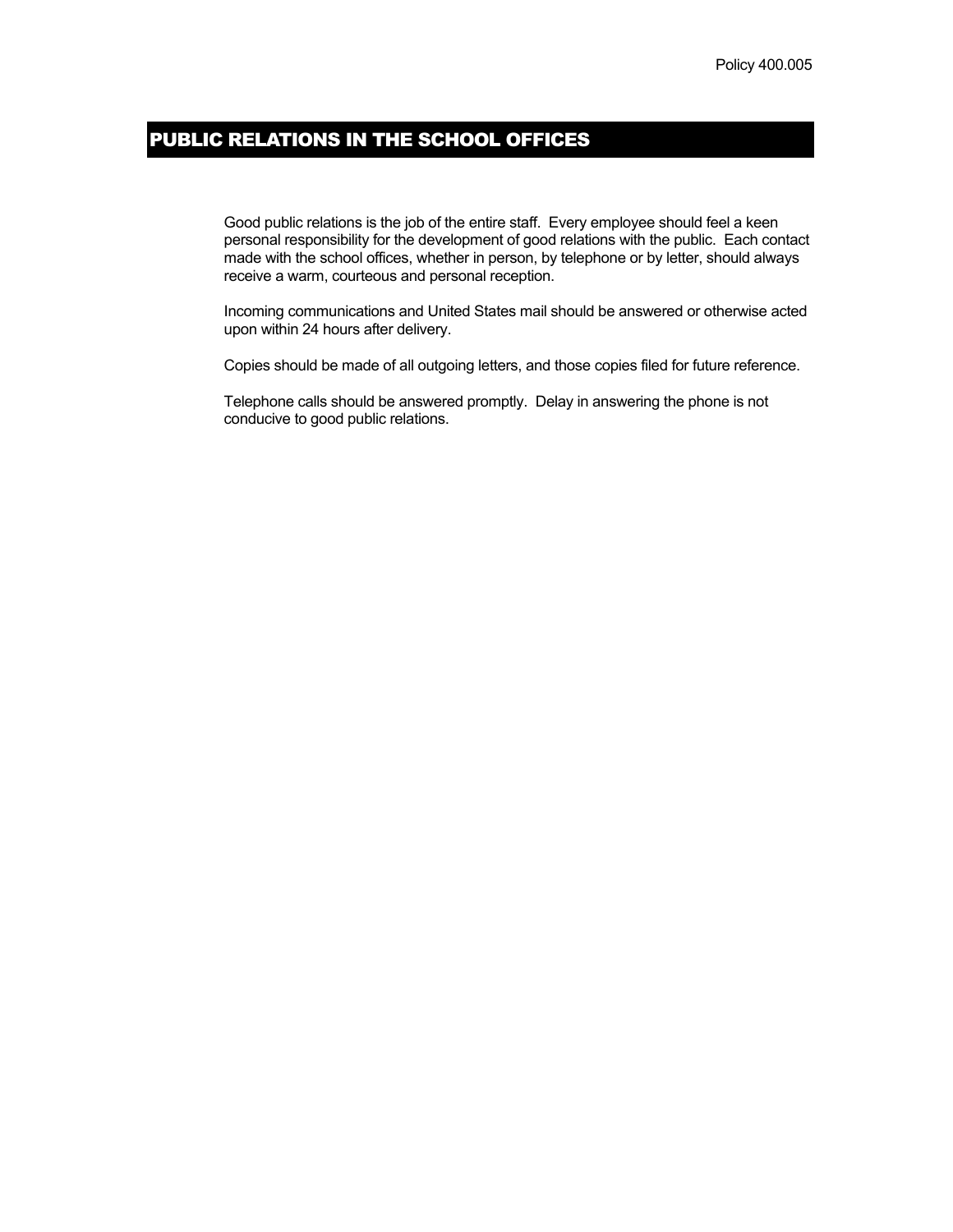### PUBLIC RELATIONS - ROLES AND RESPONSIBILITIES OF STAFF

The public relations program of the Altus Public Schools involves the Board of Education and all persons in the community.

All professional and non-teaching personnel have roles in a total public relations program. The superintendent of schools has the responsibility for leadership of the school-community program of public relations. The school-community relations are largely determined by what happens in the classroom. The school curriculum is extremely important in the whole matter of school-community relations.

All school personnel have a responsibility toward the public relations program. Secretaries, custodians, cafeteria workers, and bus drivers have important roles in the school-community relations program. Each contact made with the school offices, whether in person, by telephone, or by letter, should always receive a warm, courteous, and personal reception. It is the responsibility of the supervising staff member to foster in their employees good grooming and tact in dealing with the public.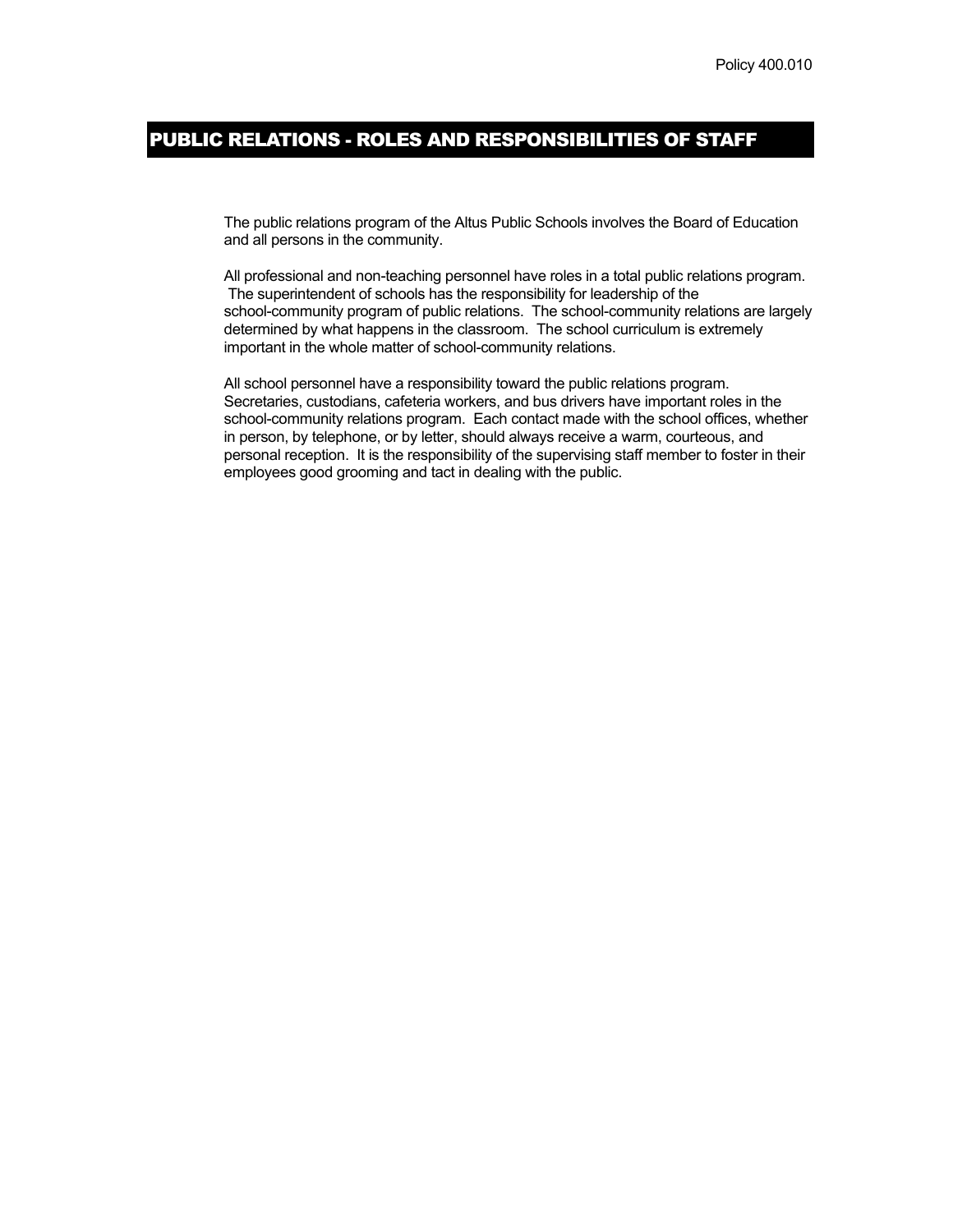### PUBLIC INFORMATION POLICY

The district shall strive to maintain effective two-way communication channels with the public. Such channels shall enable the Board and staff to interpret the schools' needs to the community in a concise, factual manner.

The administration shall establish and maintain a communication process within the school system and between it and the community. Such a public information program shall provide for news media coverage of district programs and events, provide for regular direct communications between individual schools and the citizens they serve, and assist staff in improving their skill and understanding in communicating with the public.

Normally, the Superintendent, his designee, or the Public Relations Office will be the district liaison with the public news media. All contacts and releases concerning district policies and regulations, matters of district-wide interest, or potentially controversial topics will be handled or cleared by the Superintendent or district liaison. When it becomes apparent that crises or emergencies may disrupt school district operations, the Superintendent and the Public Relations Office will coordinate the release of information to the staff, students, parents, and community.

Principals will be the primary contacts for their school sites. They will make available information regarding the school, its programs and operation, except as prohibited by Board policies, administrative regulations, and federal or state laws. If principals have questions about releasing information, they will contact the Public Relations Office. Principals will inform the Superintendent and district liaison about media contacts, existing or potential problems or public concern, and any criticisms or commendations.

In order to solicit media coverage of a classroom or school project, teachers should contact their building administrator and/or the Public Relations Office. Certain procedural safeguards will need to be met prior to the actual media contact, including checking for "Denial of Permission" forms signed by parents, review of legal documents regarding students, review of content of material released, and approval from the building administrator or Public Relations Office. Following the completion of the safeguards, the building administrator and/or the Public Relations Office shall direct that the media be contacted.

Any district photograph which might invade an individual's right of privacy will not be released. Parents/Guardians will be given the opportunity to deny permission for the release of a child's image, voice, words, etc., to the media, during the enrollment process. They may do so by completing a "Denial of Permission" privacy form (see Policy 700.400).

During regular school hours, all media representatives must notify the Public Relations Office of their location at a school site prior to going to that site. Once at the site, all media representatives must report to the building administrator for identification and authorization before going to any part of the building or grounds or contacting any individual.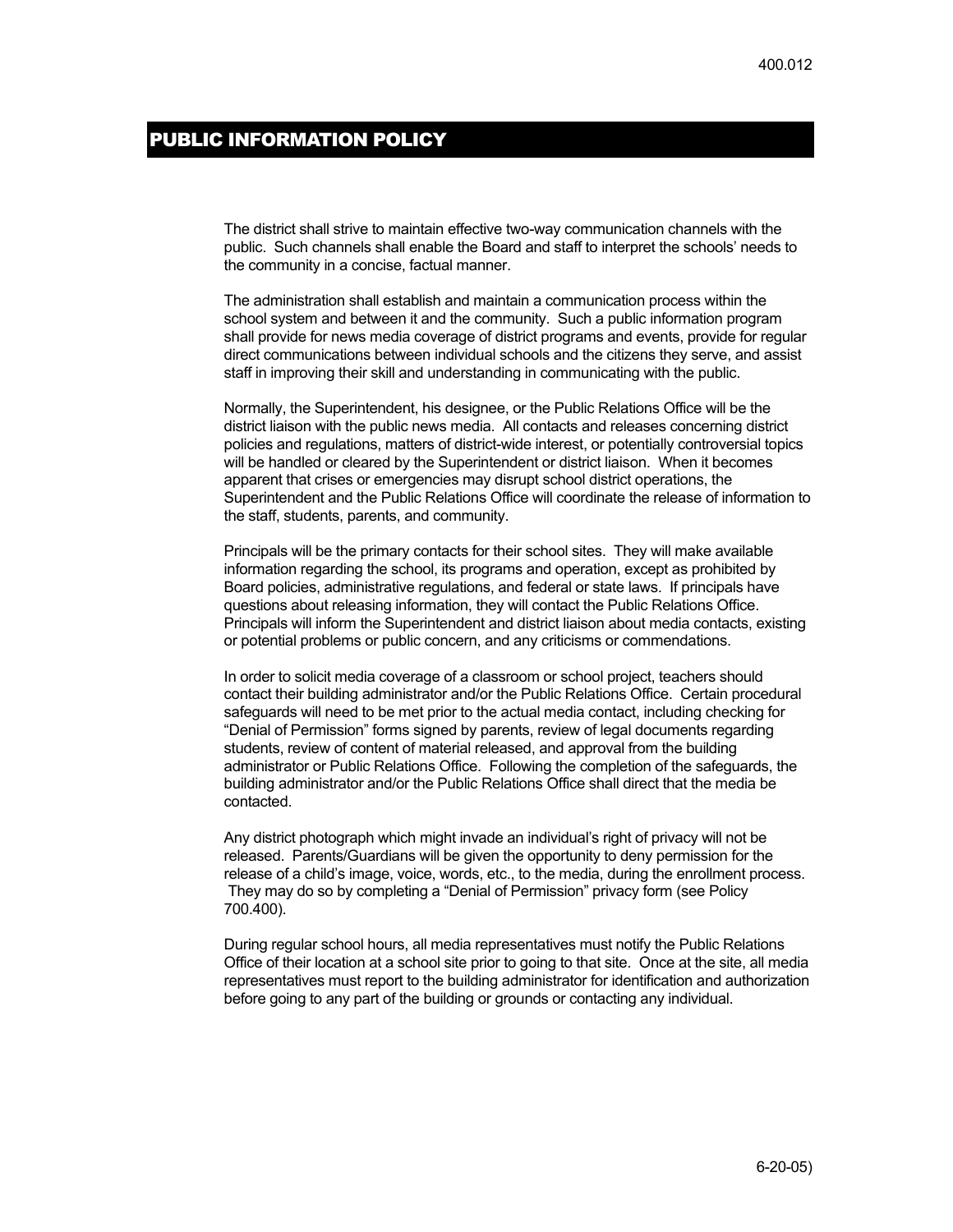### DISTRICT OVERSIGHT OF MATERIALS RELEASED TO STUDENTS

The superintendent, as a representative of the district, is given the responsibility of informing the public as to the purpose, goals, methods, and progress of the educational program. Accuracy, reliability, and leadership in this area will develop confidence and understanding, thereby creating better relationships between the school district and the community. All school personnel are responsible for good public relations.

Therefore, all written notices, bulletins, newsletters, and matters pertaining to students are to be submitted to the principal prior to release. Matters that pertain to the district will be submitted to the superintendent of schools prior to release.

Non-school-originated material of a commercial, political, or religious nature shall not be disseminated. Notices from community organizations, such as Camp Fire Girls, Boy Scouts, PTA, etc., that directly effect the children of the district may, in the discretion of the principal, be forwarded to parents via the students.

The policy is not intended to interfere with the responsibility of district personnel to communicate with the parents or legal guardians of a particular student. It is intended to insure that prompt, reliable, and accurate information is provided to parents and patrons of this district.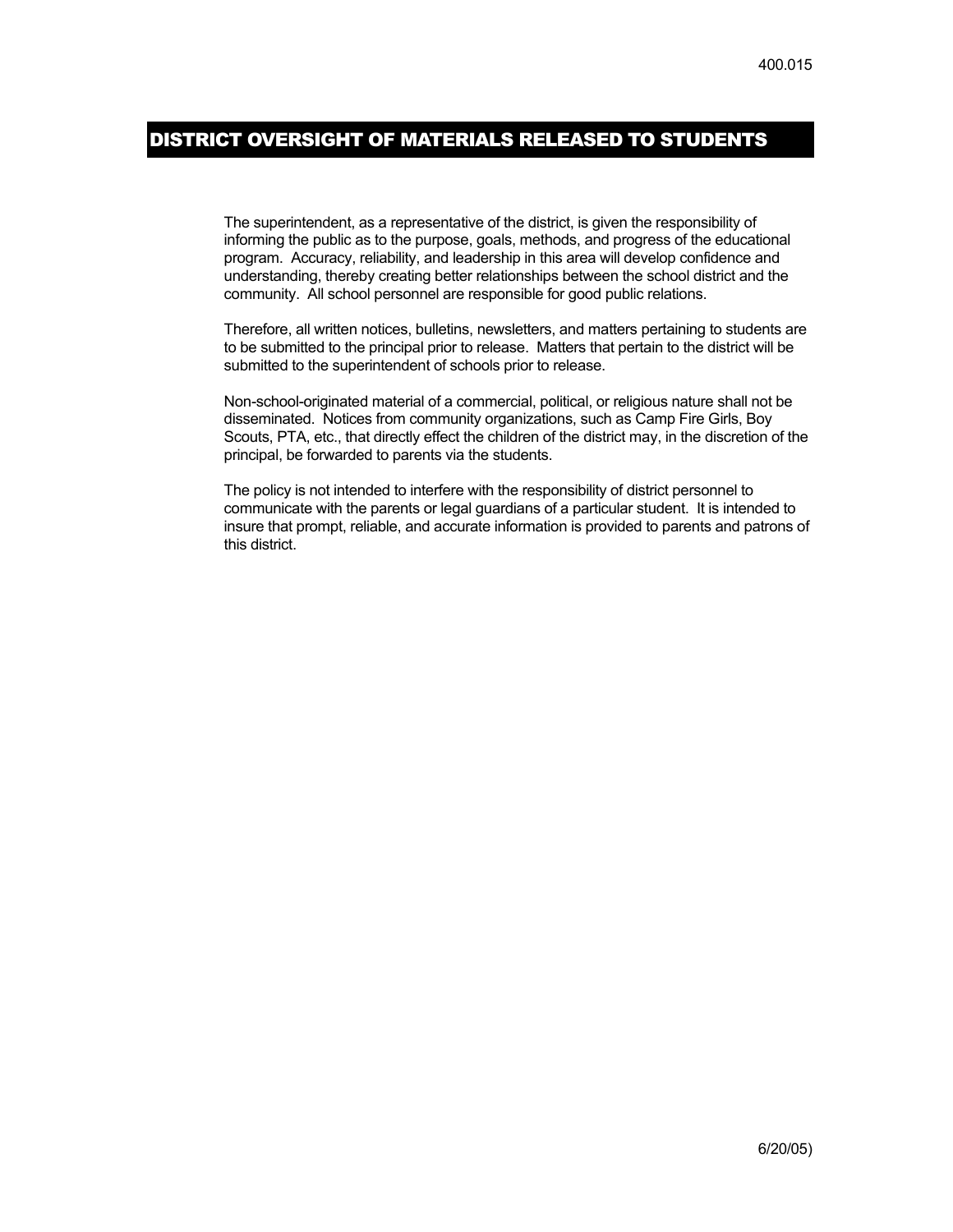# CHURCH RELATED ACTIVITIES

The Altus Public Schools recognizes, appreciates, and supports the role of local churches in enhancing the lives of those who live in the community; however, because of the large number of and diversity in the beliefs of local churches and because of the commitment of the local schools to a planned, organized curriculum, the Altus Schools cannot accommodate programs emanating from the churches. Neither may a representative from any religious organization meet with students during school hours before or after school on school property.

The policy will in no way affect current use of facilities by religious groups at a time when schools are not in session.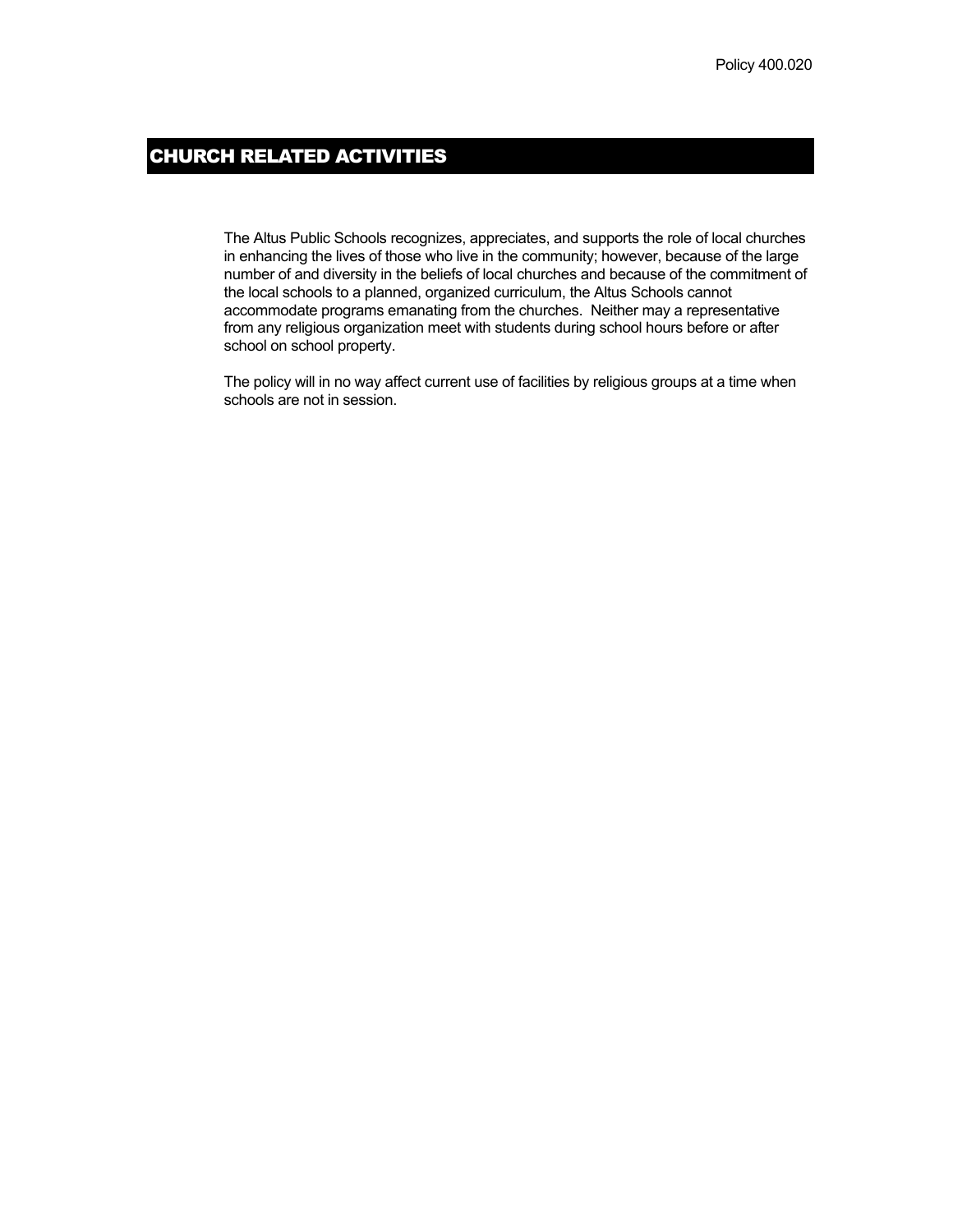# STUDENTS PROHIBITED FROM PARTICIPATION IN DRIVES

Community drives are not permitted to operate through the school system by sending home objects or articles to be sold, or cards, folders or envelopes to be returned by the student with donations.

This prohibition against all community drive participation was enacted a number of years ago to prevent embarrassment in many instances for the child; to prevent pressure on parents to make additional donations, avoid bother of neighbors of school children by solicitation for nonschool drives, and to avoid rivalry between schools within the system.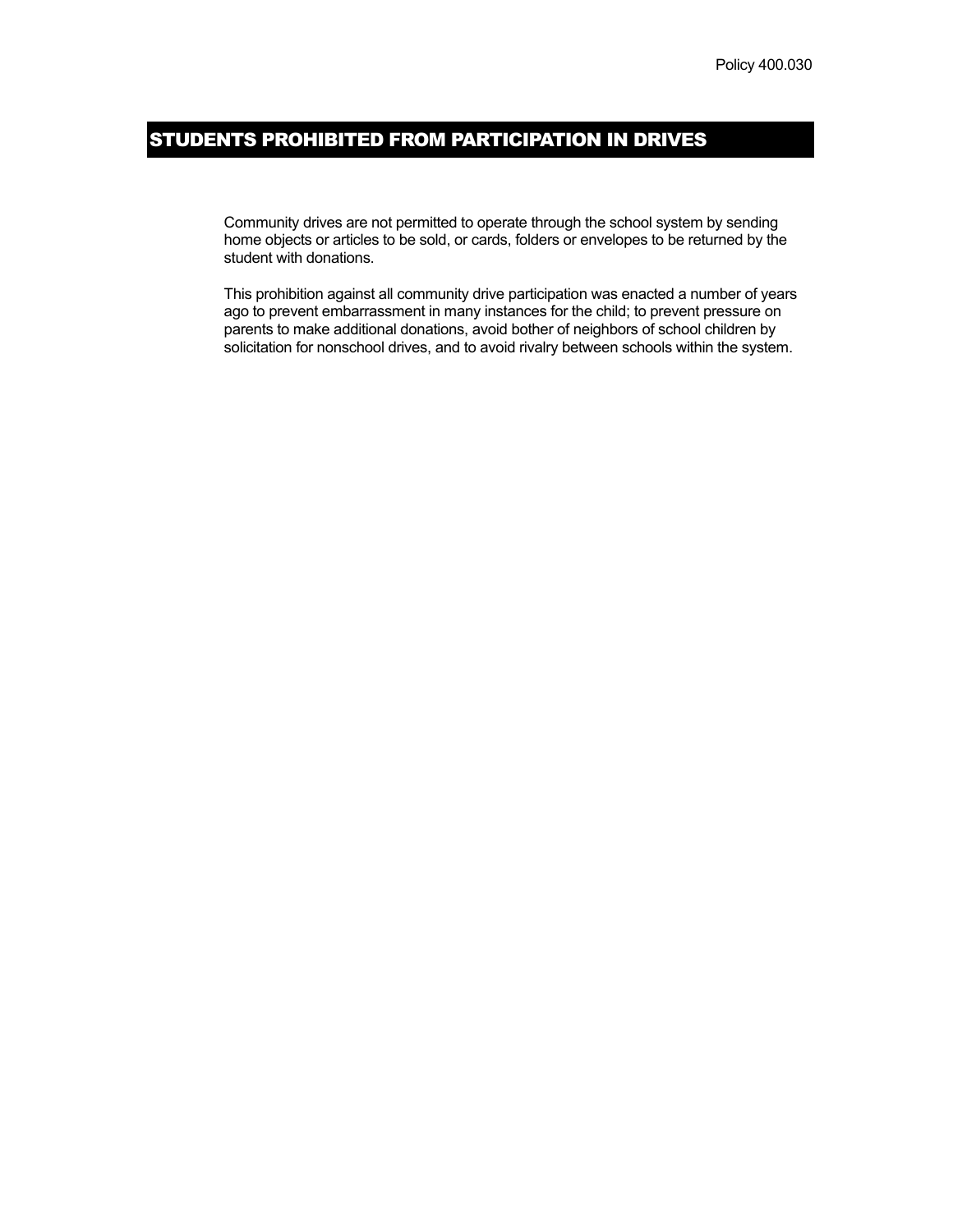### SCHOOL VISITORS

It is the policy of the Altus Board of Education that all visitors to any school facility obtain a visitor's pass at the building principal's office**. Parents are requested not to send or allow siblings or friends to visit students on campus.**

Staff members are not normally expected to have personal visitors during the school day.

Agents or other persons shall not visit teachers during school hours for the purpose of selling books or other articles without written consent from the superintendent.

The superintendent or principal of any school shall have the authority to order any person out of the school building and off the school property when it appears that the presence of such person is a threat to the peaceful conduct of school business, school activities, and/or school classes. Any person who refuses to leave the school building or grounds after being ordered to do so by the superintendent or principal, shall be guilty of a misdemeanor and upon conviction shall be punished by a fine of not more than \$500.00 or by imprisonment in the county jail for not more than 90 days, or by both such fine and imprisonment.

Any person who is requested to leave the premises shall be unable to return to the premises without the written permission of the administration for a period of six months. A grievance or an appeal may be filed by the individual as per district policy 400.041.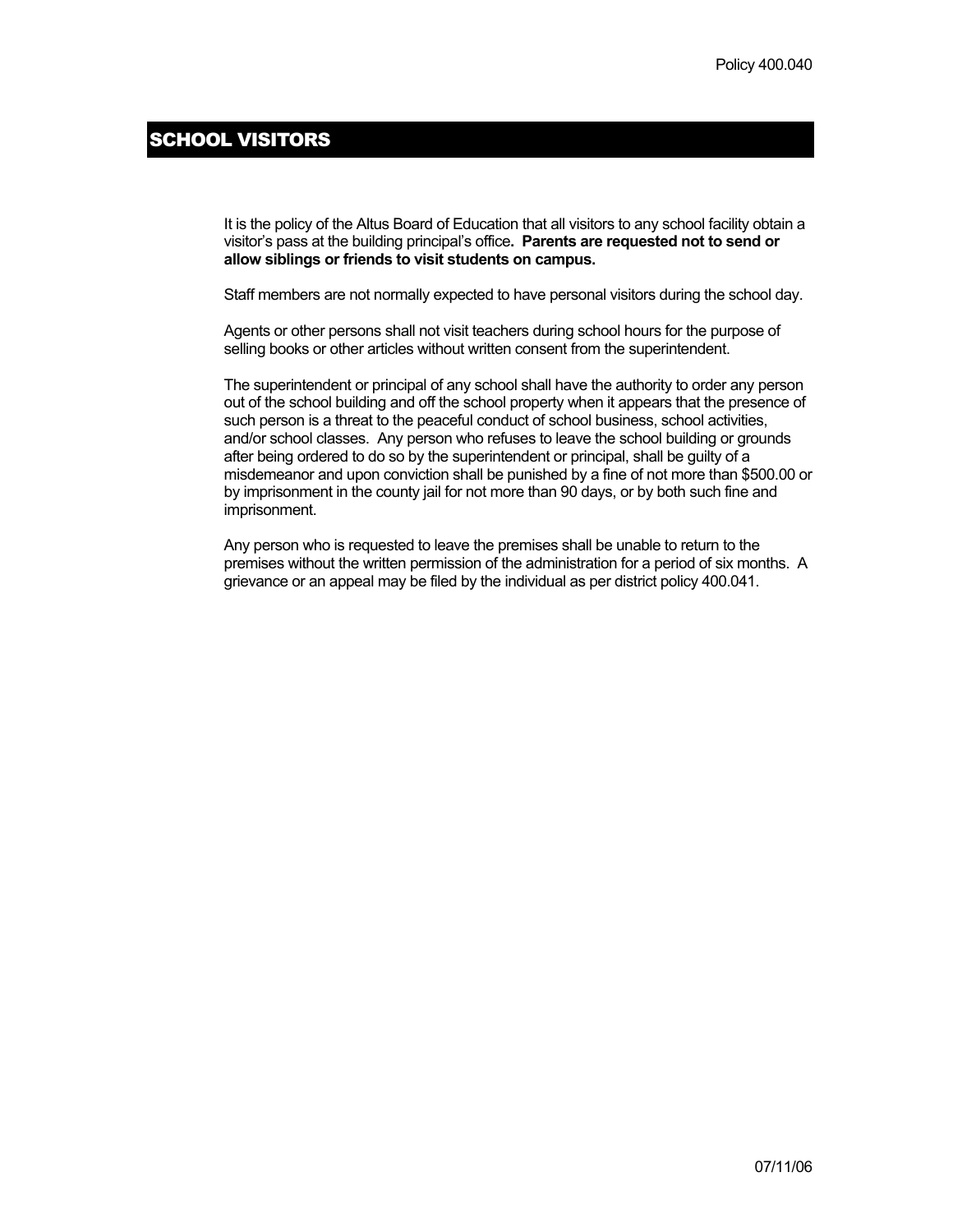# SCHOOL VISITORS (GRIEVANCE/APPEALS PROCESS)

Any person who has been removed from this institution shall be given written notice of the procedures for requesting a hearing and filing a grievance or appeal with the board of education by their receipt of a copy of this policy.

#### Filing a Grievance or Appeal

Within five (5) working days of being directed to leave premises, the individual ("complainant") may request a hearing before the board of education regarding their removal from school premises. The request shall be submitted in writing to the superintendent. Such request shall be mailed certified mail, return receipt requested. If the complainant fails to request a hearing within five (5) working days of being directed to leave the premises, the right to a hearing shall be deemed to be waived.

Upon receipt of the complainant's request for a hearing, the administration shall prepare a written summary of the reason(s) why the individual was directed to leave school premises. The written summary may include the date, time, place, witness statements, and reasoning behind the administrator's decision to direct the individual to leave school premises. The written summary prepared by the administration shall be mailed to the complainant no later than ten(10) days prior to the date set for hearing before the board of education.

#### **Hearing**

The hearing shall be conducted by the board of education as follows:

- 1. The administration shall present each of the board members with a copy of the written summary provided to the complainant;
- 2. The complainant shall present each of the board members with a copy of a written response to the administration's paperwork;
- 3. Members of the board of education shall be afforded the opportunity to ask questions related to the summary and response;
- 4. The Board of education shall vote to accept, amend, or reject the recommendation of the administration with regard to the directive to complainant.

The decision of the board of education shall be final and unappealable.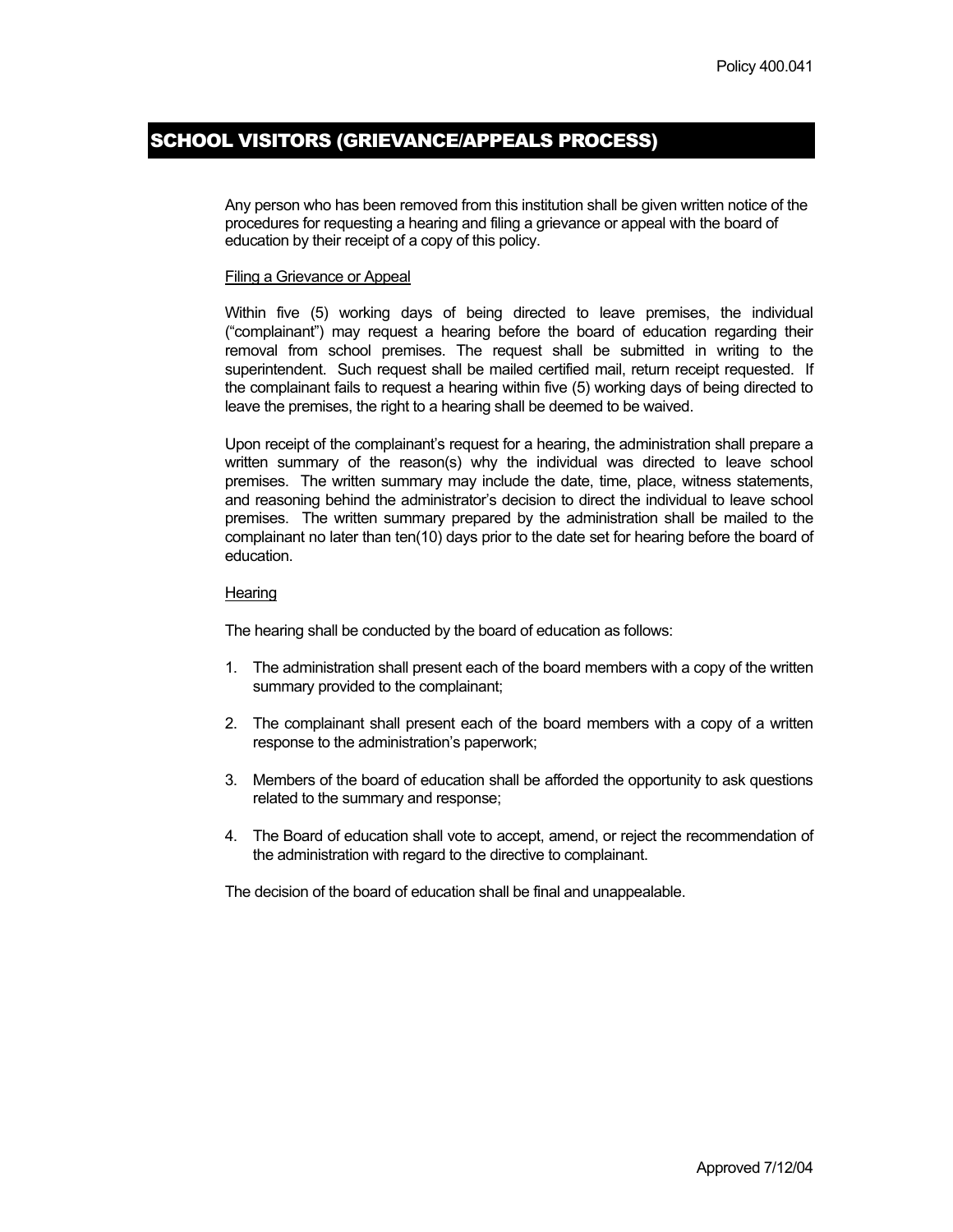### MEMORIALS FOR DECEASED STUDENTS OR STAFF

Recognizing that the loss of a member of the school community is deeply felt, the school district will support staff, students and families who feel the loss, and will assist with connections to appropriate community resources. As places designed primarily to support learning, school sites should not serve as the main venue for the memorializing of students or staff.

Permanent memorials for deceased students or staff shall be limited in form to perpetual awards or scholarships, plantings, collections of books or items of historical or educational significance. Memorials shall be limited to one per loss. Plantings should take place in an optional viewing site on the side or perimeter of the campus. Plaques may be created and given to the family at time of planting/scholarship/contribution, or displayed in a designated optional viewing site until the end of that particular school year and then given to the family.

Temporary school-wide memorials for deceased students or staff may include plaques or other displays that are returned to the family at the end of the school year. Memorial symbols displayed by individuals on campus shall be limited to the school year within which the death occurred.

The school or district reserves the right to establish design parameters so that a memorial blends with the architecture or setting of the facility, and/or blends with existing memorials.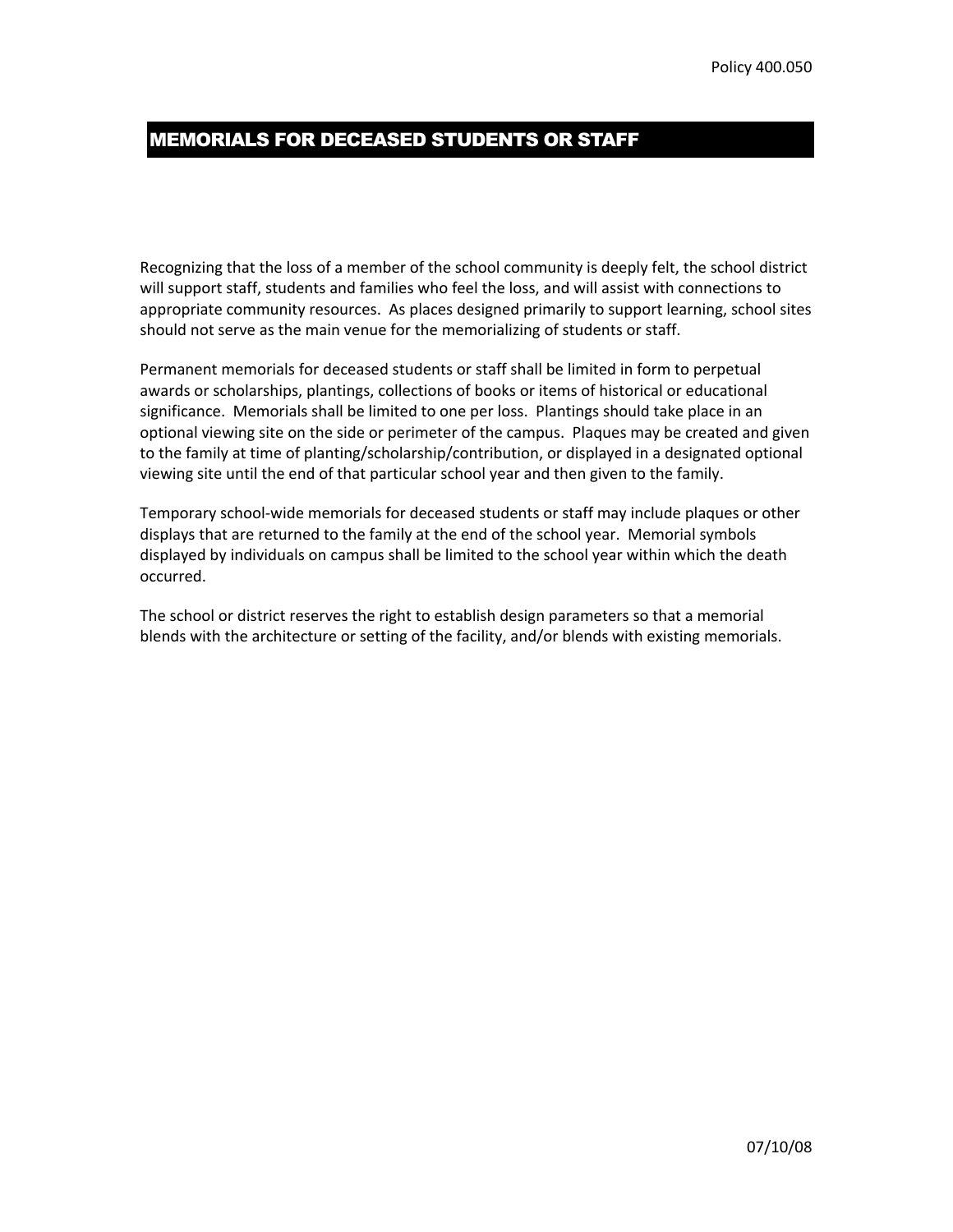### PARENT PARTICIPATION IN THE ALTUS SCHOOL DISTRICT

The board of education, in consultation with parents, teachers, and administrators, has developed and adopted this policy to promote and encourage the involvement of parents and guardians of children within the school district.

- 1. Parent participation in the schools is encouraged to improve parent and teacher cooperation in such areas as homework, attendance and discipline. At the beginning of each school year each teacher shall provide parents with contact information so that a parent has the opportunity to contact the teacher or administration to address concerns related to homework, attendance and discipline.
- 2. Parents may request additional information from the administration to learn about the course of study for their children and review learning materials, including the source of any supplemental educational materials.
- 3. Parents who object to any learning material or activity on the basis that it is harmful may withdraw their children from the activity or from the class or program in which the material is used. Objection to a learning material or activity on the basis that it is harmful includes objection to a material or activity because it questions beliefs or practices in sex, morality or religion. Parents are hereby informed that the withdrawal of a child from any state mandated courses could prevent their child from being eligible to receive a high school diploma.
- 4. If the school district offers any sex education curricula pursuant to Section 11-105.1 of Title 70 of the Oklahoma Statutes or pursuant to any rules adopted by the State Board of Education, parents may opt their child out of sex education instruction if the child's parent provides written objection to the child's participation in the sex education curricula.
- 5. Parents are hereby notified and given the opportunity to withdraw their children from any instruction or presentations regarding sexuality in courses other than formal sex education curricula pursuant to Section 11-105.1 of Title 70 of the Oklahoma Statutes.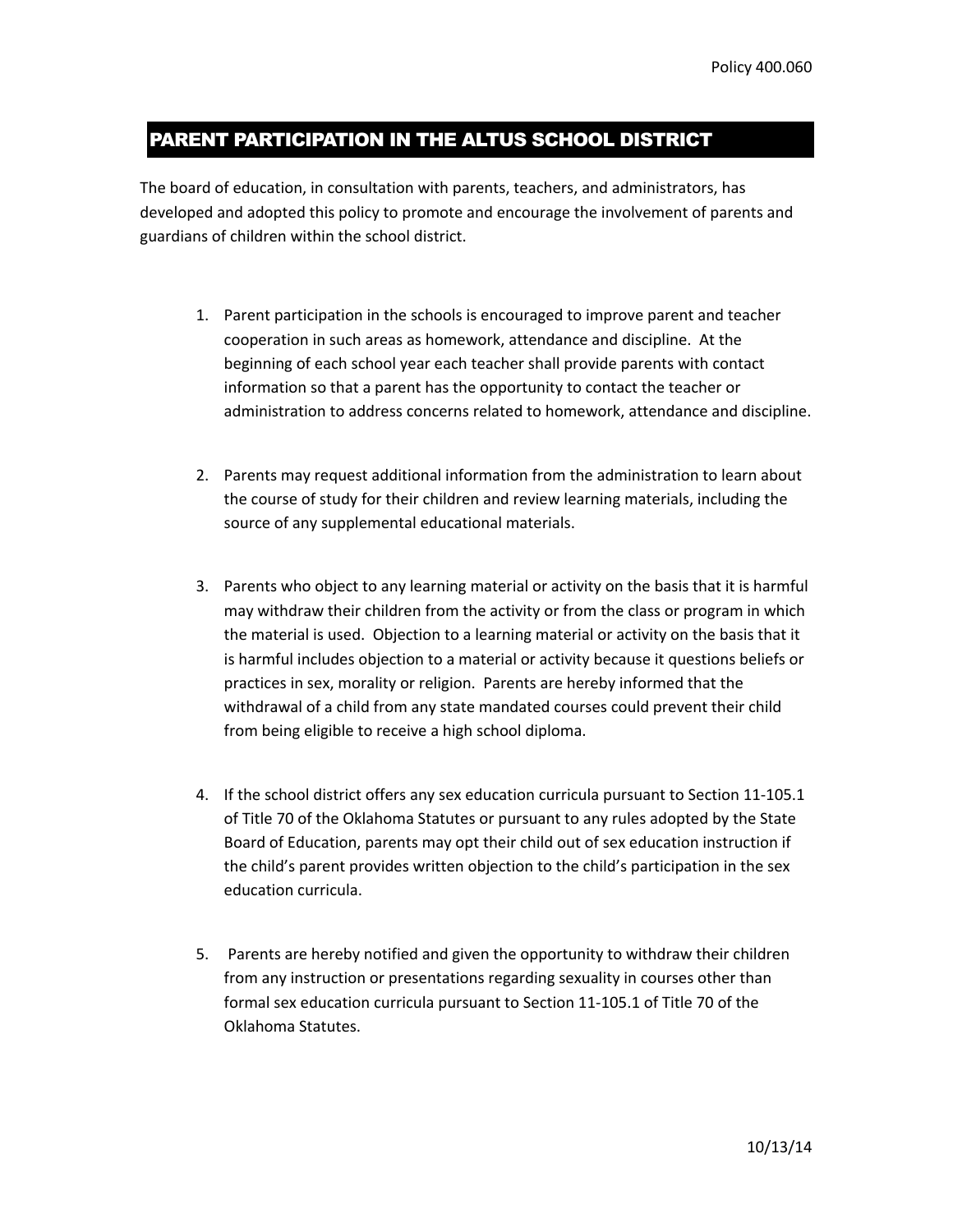- 6. Parents may learn about the nature and purpose of clubs and activities that are part of the school curriculum, as well as extracurricular clubs and activities that have been approved by the school. A list of school clubs that have been approved by the board of education is available from the administration upon request.
- 7. Specific parent rights and responsibilities provided under the laws of this state, include the following:
	- a. the right to opt out of a sex education curriculum if one is provided by the school district.
	- b. open enrollment rights.
	- c. the right to opt out of assignments.
	- d. the right to be exempt from the immunization laws of the state pursuant to Section 1210.192 of Title 70 of the Oklahoma Statutes.
	- e. the promotion requirements prescribed in Section 1210.508E of Title 70 of the Oklahoma Statutes.
	- f. the minimum course of study and competency requirements for graduation from high school prescribed in Section 11-103.6 of Title 70 of the Oklahoma Statutes.
	- g. the right to opt out of instruction on the acquired immune deficiency syndrome pursuant to Section 11-103.3 of Title 70 of the Oklahoma Statutes.
	- h. the right to review test results.
	- i. the right to inspect instructional materials used in connection with any research or experimentation program or project pursuant to Section 11- 106 of Title 70 of the Oklahoma Statutes.
	- j. the right to inspect instructional materials used in connection with any research or experimentation program or project pursuant to Section 11-106 of Title 70 of the Oklahoma Statutes.
	- k. the right to receive a school report card.
	- l. the attendance requirements prescribed in section 10-106 of Title 70 of the Oklahoma Statutes.
	- m. the right to public review of courses of study and textbooks.